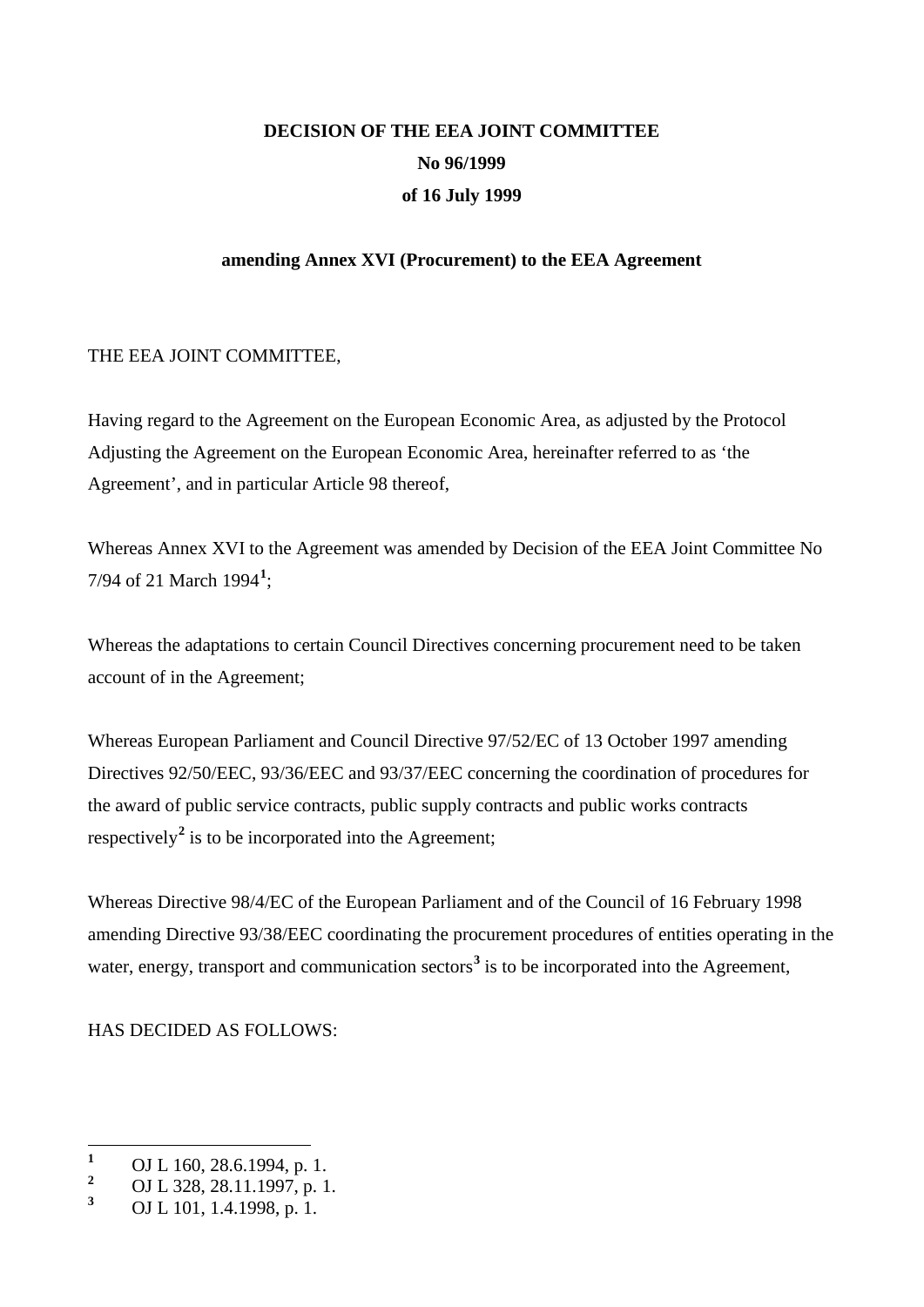Annex XVI to the Agreement, including Appendices 1 to 14 to that Annex, shall be amended as specified in the Annex to this Decision.

#### *Article 2*

The texts of

- the adaptations to Council Directive 93/36/EEC, Council Directive 93/37/EEC, Council Directive 93/38/EEC, Council Directive 92/13/EEC and Council Directive 92/50/EEC made by Chapter XI, E (Procurement), points 1, 2, 3, 4 and 5 of Annex I to the Act concerning the conditions of accession of the Republic of Austria, the Republic of Finland and the Kingdom of Sweden and the adjustments to the Treaties on which the European Union is founded,
- European Parliament and Council Directive 97/52/EC amending Directives 92/50/EEC, 93/36/EEC and 93/37/EEC,
- Directive 98/4/EC of the European Parliament and of the Council amending Directive 93/38/EEC

in the Icelandic and Norwegian languages, which are annexed to the respective language versions of this Decision, are authentic.

#### *Article 3*

This Decision shall enter into force on 17 July 1999, provided that all the notifications under Article 103(1) of the Agreement have been made to the EEA Joint Committee.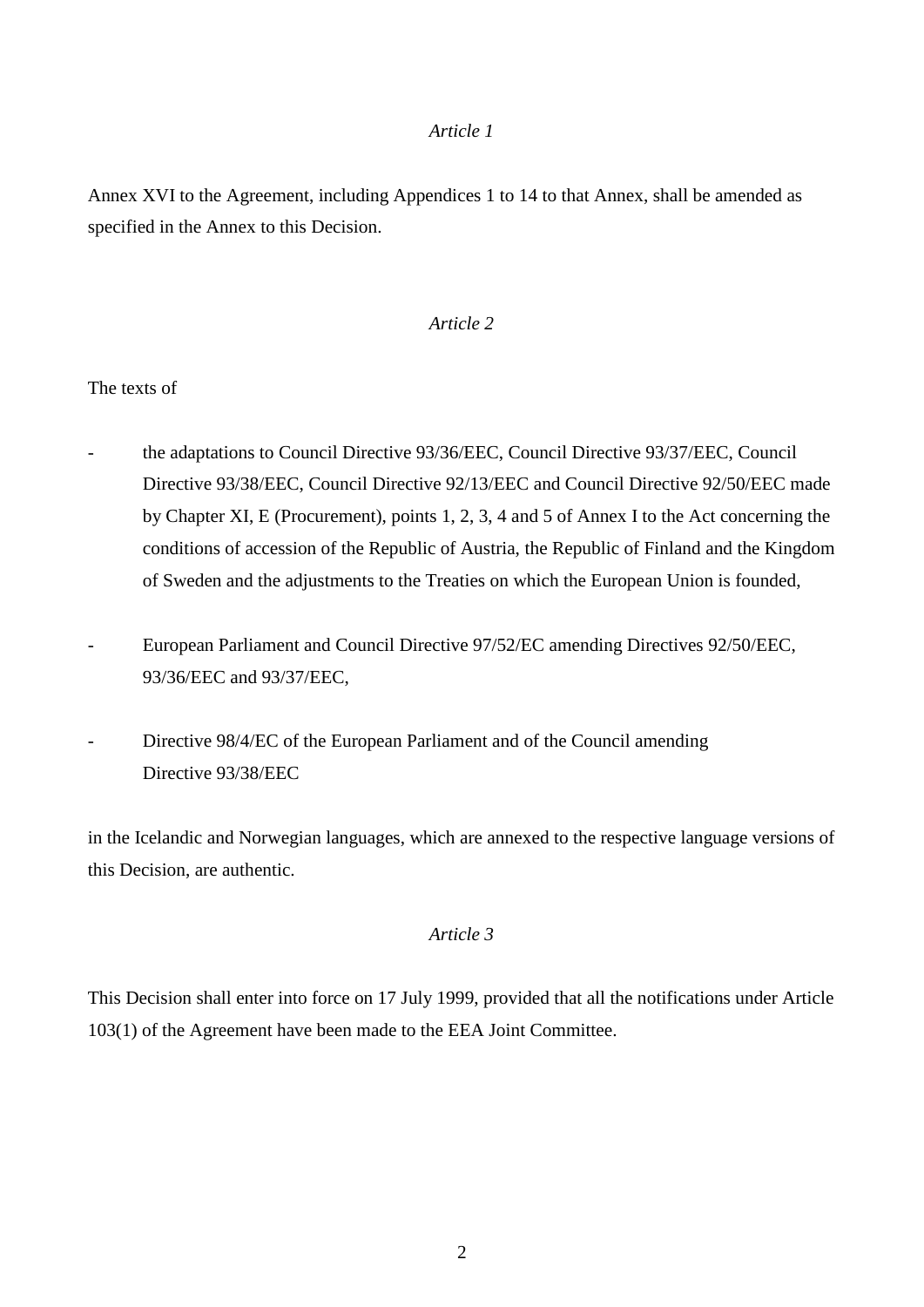This Decision shall be published in the EEA Section of, and in the EEA Supplement to, the *Official Journal of the European Communities*.

Done at Brussels, 16 July 1999.

*For the EEA Joint Committee The President*

*N. v. Liechtenstein*

*The Secretaries to the EEA Joint Committee*

*G. Vik E. Gerner*

 $\overline{\phantom{a}}$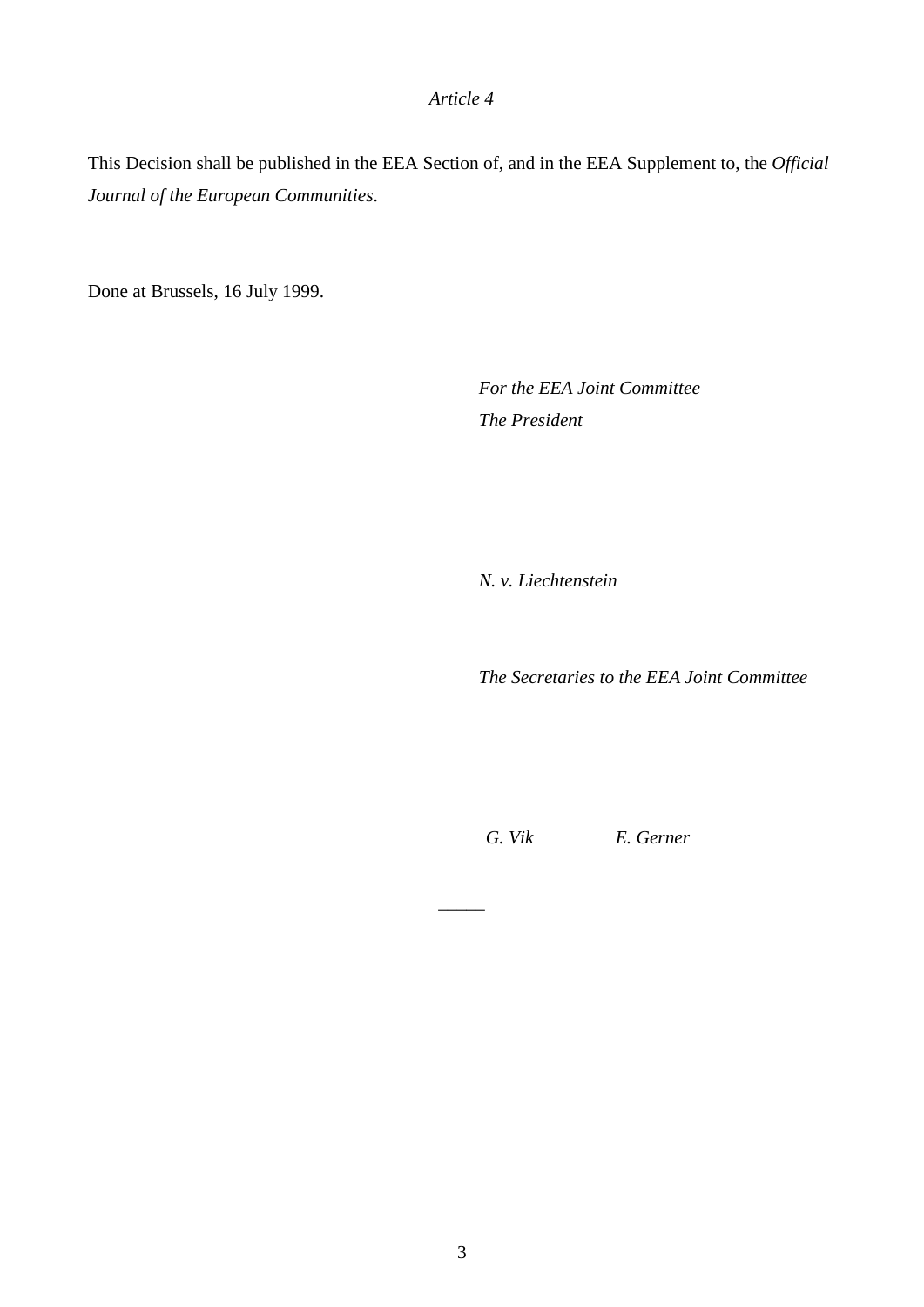#### *ANNEX*

#### **to Decision of the EEA Joint Committee No 96/1999**

ANNEX XVI (Procurement) to the EEA Agreement, including Appendices 1 to 14 to that Annex, shall be amended as specified in the following Articles.

#### *Article 1*

Point 2 (Council Directive 93/37/EEC) shall be replaced by the following:

- '2. **393 L 0037**: Council Directive 93/37/EEC of 14 June 1993 concerning the coordination of procedures for the award of public works contracts (OJ L 199, 9.8.1993, p. 54), as amended by:
	- **194 N**: Act concerning the conditions of accession of the Republic of Austria, the Republic of Finland and the Kingdom of Sweden and the adjustments to the Treaties on which the European Union is founded (OJ C 241, 29.8.1994, p. 21, as adjusted by OJ L 1, 1.1.1995, p. 1).
	- **397 L 0052**: European Parliament and Council Directive 97/52/EC of 13 October 1997 (OJ L 328, 28.11.1997, p. 1).

The provisions of the Directive shall, for the purposes of the present Agreement, be read with the following adaptations:

- (a) in Article 5(a) the phrase "in conformity with the Treaty" shall read "in conformity with the EEA Agreement";
- (b) Article 25 shall be supplemented as follows:
	- "- in Iceland, Firmaskrá,
	- in Liechtentein, Handelsregister, Gewerberegister,
	- in Norway, Foretaksregisteret";
- (c) Annex I is supplemented by Appendix 1 to this Annex;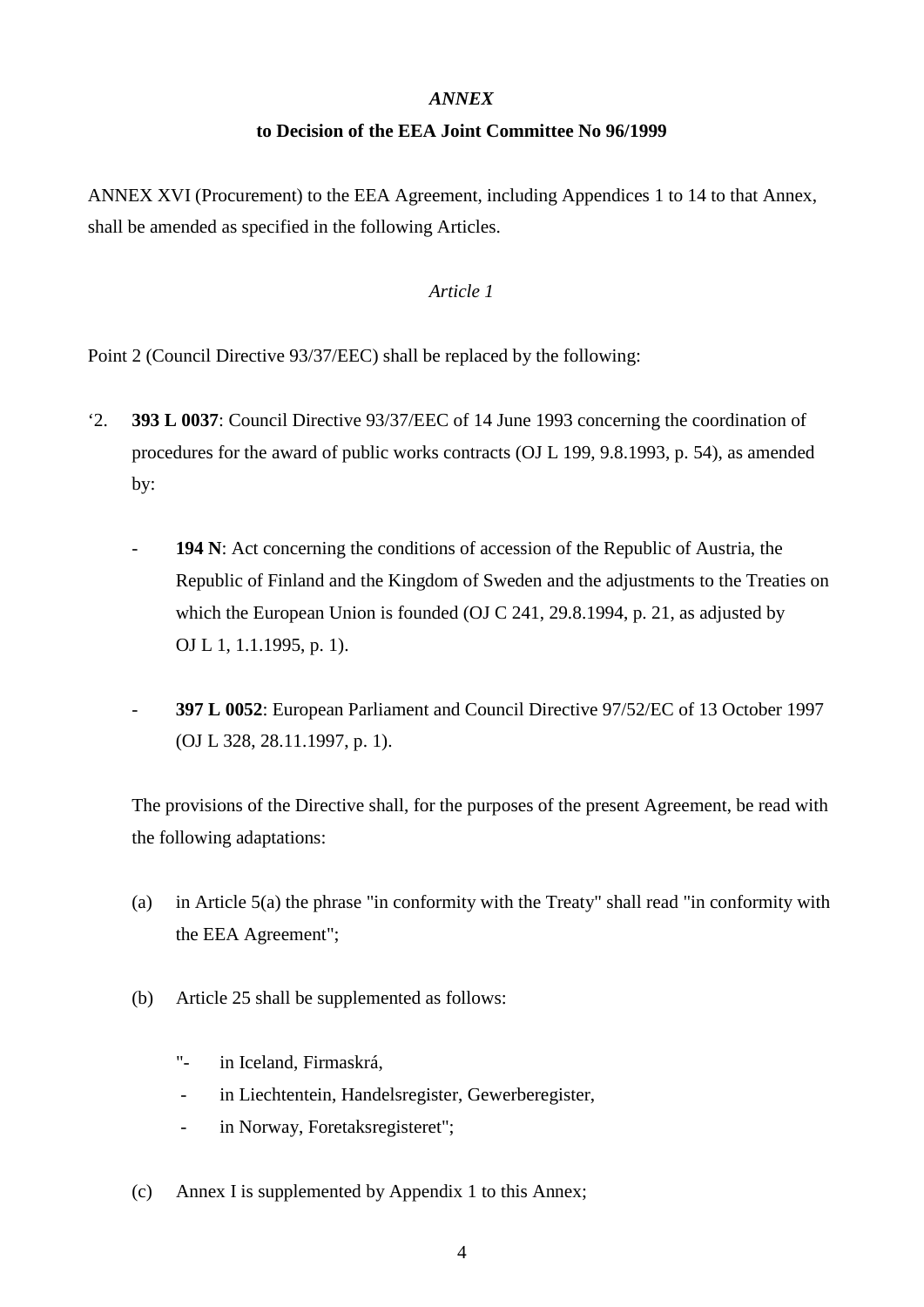(d) With regard to Liechtenstein, the measures necessary to comply with this Directive shall enter into force by 1 January 1996. During this transitional period the application of the Directive shall be reciprocally suspended between Liechtenstein and the other Contracting Parties.'

#### *Article 2*

Appendix 1 shall be replaced by the following:

#### 'Appendix 1

#### LISTS OF BODIES AND CATEGORIES OF BODIES GOVERNED BY PUBLIC LAW

I. In ICELAND:

central purchasing entities not having an industrial or commercial character governed by *lög um skipan opinberra framkvæmda nr. 52/1970* and *lög um opinber innkaup nr. 52/1997, með síðari breytingum* and *reglugerð nr. 302/1996*

#### Bodies

Ríkiskaup (State Trading Centre), Framkvæmdasýslan (Government Construction Contracts), Vegagerð ríkisins (Public Road Administration), Siglingastofnun (Icelandic Maritime Administration), Íslandspóstur hf (Icelandic Post Ltd), Innkaupastofnun Reykjavíkurborgar (Reykjavík Purchasing Centre).

**Categories** 

Sveitarfélög (Municipalities).

#### II. In LIECHTENSTEIN:

die öffentlich-rechtlichen Verwaltungseinrichtungen auf Landes- und Gemeindeebene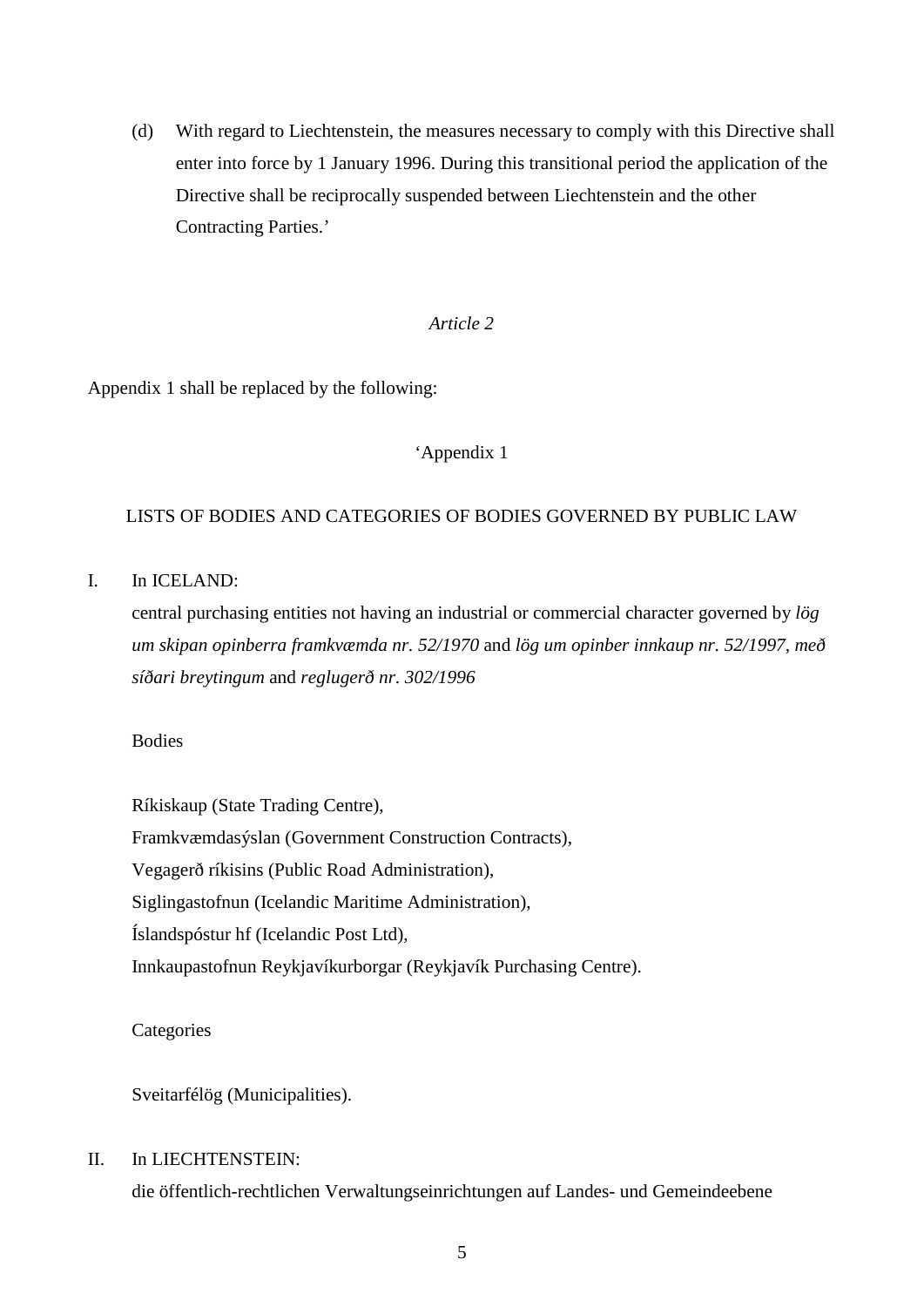(Authorities, establishments and foundations governed by public law and established at national and municipal level).

### III. In NORWAY:

offentlige eller offentlig kontrollerte organer eller virksomheter som ikke har en industriell eller kommersiell karakter (Public or publicly controlled entities or undertakings not having an industrial or commercial character).

### Bodies

- Norsk Rikskringkasting (Norwegian Broadcasting Corporation),
- Norges Bank (Central Bank),
- Statens lånekasse for utdanning (State Educational Loan Fund),
- Statistisk sentralbyrå (Central Bureau of Statistics),
- Den norske stats Husbank (Norwegian State Housing Bank),
- Statens Innvandrar- og Flyktningeboliger,
- Medisinsk Innovasjon Rikshospitalet,
- Norges Teknisk-naturvitenskapelige forskningsråd (Royal Norwegian Council for Scientific and Industrial Research),
- Statens Pensjonskasse (Norwegian Public Pension Fund).

#### **Categories**

- Statsbedrifter i h.h.t lov om statsbedrifter av 25. juni 1965 nr. 3 (State enterprises),
- Statsbanker (State banks),
- Universiteter og høyskoler etter lov av 16. juni 1989 nr. 77 (Universities).'

#### *Article 3*

Point 3 (Council Directive 93/36/EEC) shall be replaced by the following:

'3. **393 L 0036**: Council Directive 93/36/EEC of 14 June 1993 coordinating procedures for the award of public supply contracts (OJ L 199, 9.8.1993, p. 1), as amended by: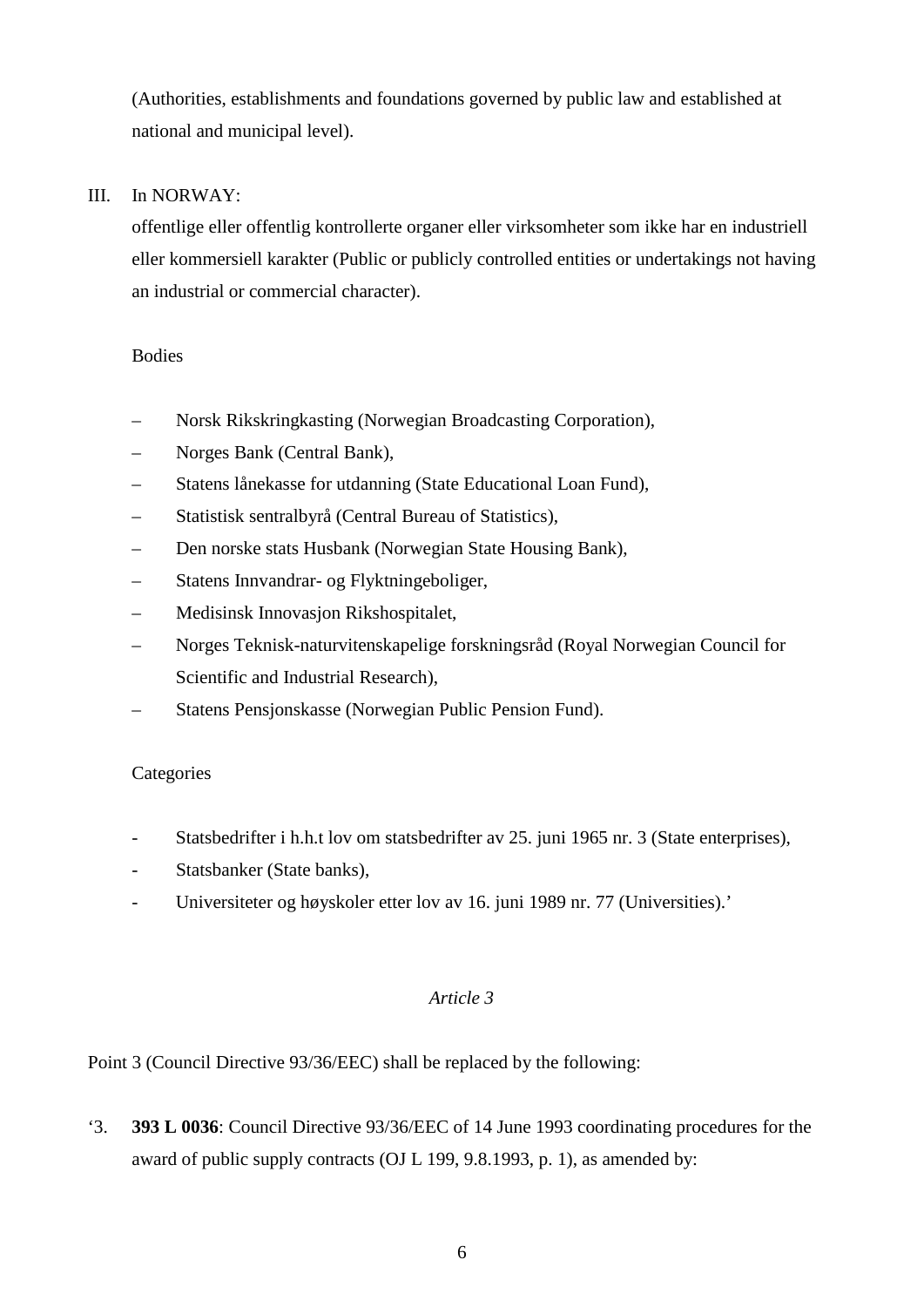- **194 N**: Act concerning the conditions of accession of the Republic of Austria, the Republic of Finland and the Kingdom of Sweden and the adjustments to the Treaties on which the European Union is founded (OJ C 241, 29.8.1994, p. 21, as adjusted by OJ L 1, 1.1.1995, p. 1).
- **397 L 0052**: European Parliament and Council Directive 97/52/EC of 13 October 1997 (OJ L 328, 28.11.1997, p. 1).

The provisions of the Directive shall, for the purposes of the present Agreement, be read with the following adaptations:

- (a) in Article 3 the reference to "Article 223 (1) (b) of the EEC Treaty" shall be replaced by reference to "Article 123 of the EEA Agreement";
- (b) Article 21(2) shall be supplemented as follows:
	- "- in Iceland, hlutafélagaskrá, samvinnufélagaskrá, firmaskrá,
	- in Liechtenstein, Handelsregister, Gewerberegister,
	- in Norway, Foretaksregisteret";
- (c) Annex I to this Directive shall be supplemented by Appendix 2 to this Annex. The Annex referred to in Article 1 (b) of this Directive shall be supplemented by Appendix 1 to this Annex;
- (d) With regard to Liechtenstein, the measures necessary to comply with this Directive shall enter into force by 1 January 1996. During this transitional period the application of the Directive shall be reciprocally suspended between Liechtenstein and the other Contracting Parties.'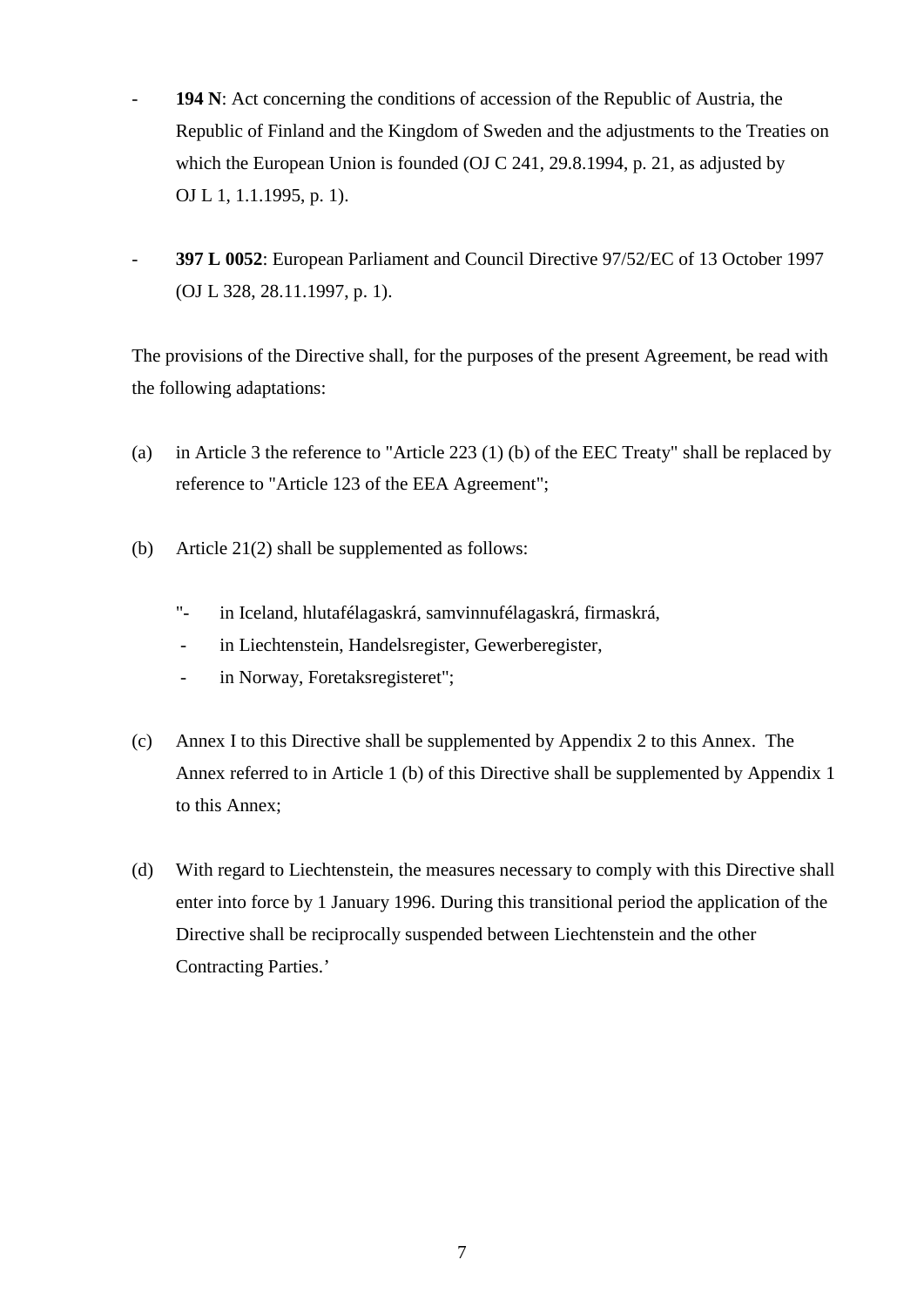Appendix 2 shall be replaced by the following:

#### 'Appendix 2

## LIST OF CONTRACTING AUTHORITIES SUBJECT TO THE AGREEMENT IN ACCORDANCE WITH ANNEX I THERETO

#### (CENTRAL GOVERNMENT AUTHORITIES)

#### ICELAND

## LIST OF CONTRACTING AUTHORITIES EQUIVALENT TO THOSE COVERED BY THE AGREEMENT IN ACCORDANCE WITH ANNEX I THERETO

Central purchasing entities not having an industrial or commercial character governed by *lög um opinber innkaup nr. 52/1987, með síðari breytingum* and *reglugerð nr. 302/1996*.

Ríkiskaup (State Trading Centre), Framkvæmdasýslan (Government Construction Contracts), Vegagerð ríkisins (Public Road Administration), Íslandspóstur hf (Icelandic Post Ltd).

#### **LIECHTENSTEIN**

- 1. Regierung des Fürstentums Liechtenstein
- 2. Liechtensteinische Post-, Telefon- und Telegrafenbetriebe (PTT).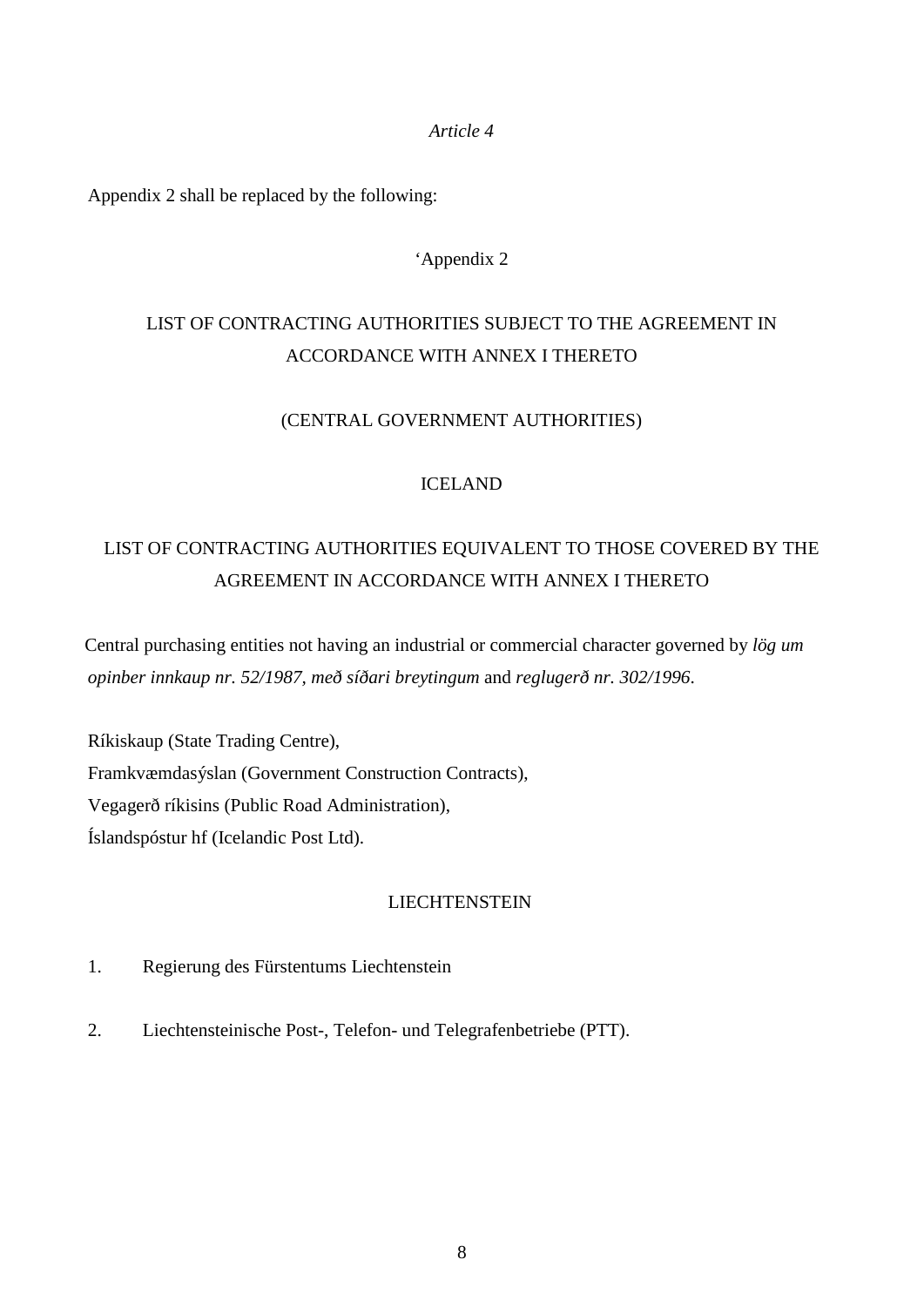#### NORWAY

# **Arbeids- og administrasjonsdepartementet Ministry of Labour and Administration**

Arbeidsdirektoratet Arbeidsforskningsinstituttet Work Research Institute

Barneombudet Commissioner for Children<br>Forbrukerombudet Consumer Ombudsman Forbrukerrådet Consumer Council Likestillingsombudet Equal Status Ombudsmann Likestillingsrådet Equal Status Council Statens adopsjonskontor Government Adoption Office

# **Finans- og tolldepartementet Ministry of Finance**

Skattedirektoratet Directorate of Taxes Oljeskattekontoret Petroleum Tax Office

#### **Fiskeridepartementet Ministry of Fisheries**

Kystdirektoratet Coast Directorate

#### **Forsvarsdepartementet Ministry of Defence**

Hærens forsyningskommando Army Material Command Luftforsvarets forsyningskommando Airforce Material Command Sjøforsvarets forsyningskommando Navy Material Command Forsvarets sanitet Norwegian Defence Medical Service

Brønnøysundregistrene The Brønnøysund Register Centre Datatilsynet The Data Inspectorate

#### **Statsministerens kontor Office of the Prime Minister**

Arbeidstilsynet Directorate of Labour Inspection Statsbygg The Directorate of Public Construction and Property Konkurransetilsynet<br>
Statens forvaltningstjeneste<br>
Government Administration Service Government Administration Services Statens informasjonstjeneste Norwegian Central Information Service Statskonsult Directorate of Public Management

#### **Barne- og familiedepartementet Ministry of Children and Family Affairs**

Consumer Ombudsman Statens institutt for forbruksforskning National Institute for Consumer Research

Kredittilsynet The Banking, Insurance and Securities Commission of Norway Toll- og avgiftsdirektoratet Directorate of Customs and Excise

Fiskeridirektoratet Directorate of Fisheries Havforskningsinstituttet Institute of Marine Research

Forsvarets bygningstjeneste Norwegian Defence Construction Service Forsvarets tele- og datatjeneste Norwegian Defence Communications and Data Services Administration Forsvarets forskningsinstitutt Norwegian Defence Research Establishment Forsvarets overkommando Headquarters Defence Command Norway

#### **Justis- og politidepartementet Ministry of Justice (and the Police)**

Direktoratet for sivilt beredskap The Directorate for Civil Defence and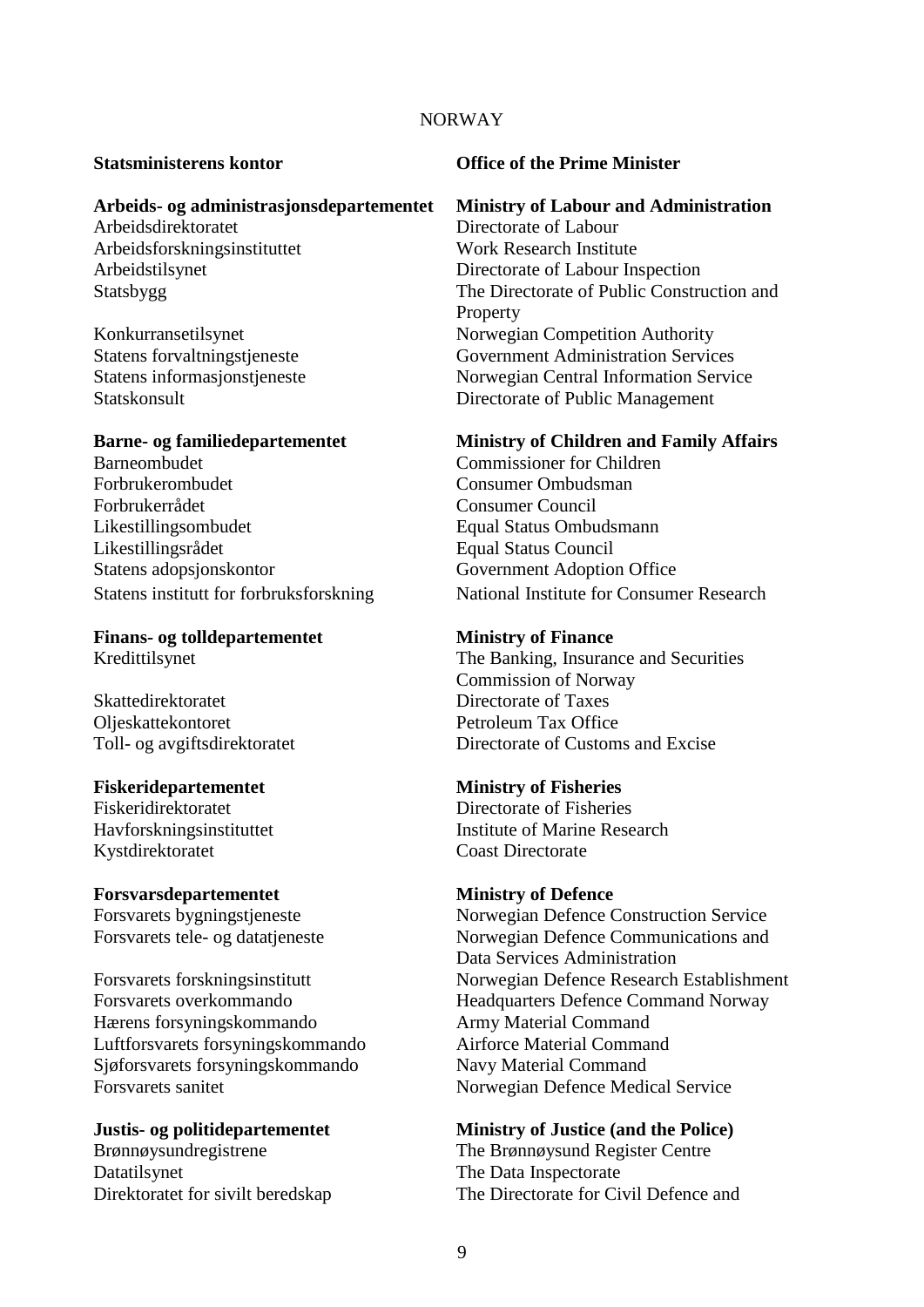Domstolene The Courts of Justice

# **Kirke-, utdannings- og**

**forskningsdepartementet**  Kirkerådet National Council of the Church of Norway Lærerutdanningsrådet Teacher Training Council<br>Bispedømmerådet Diocesan Council Bispedømmerådet Norsk Utenrikspolitisk Institutt Norwegian Institute of International Affairs Norsk voksenpedagogisk forskningsinstitutt Norwegian Institute of Adult Education<br>Riksbibliotektienesten Mational Office for Research and Specia

#### **Kommunal- og Regionaldepartementet Ministry of Local Government and**

Produktregisteret The Product Register<br>Statens bygningstekniske etat National Office of Bu

Utlendingsdirektoratet Directorate of Immigration<br>
Produkt- og elektrisitetstilsynet The Norwegian Directorate

Fylkesmannsembedene the County Governors

#### **Landbruksdepartementet Ministry of Agriculture**

Veterinærinstituttet National Veterinary Institute

Emergency Planning Riksadvokaten Director General of Public Prosecutions Statsadvokatembetene Office of the District public Prosecutor<br>Politiet Police Services Police Services Fengselsvesenet The Prison Administration

#### **Ministry of Education, Research and Church Affairs.**

Norwegian Meteorological Institute National Office for Research and Special Libraries Samisk utdanningsråd Sami Education Council

# **the Regions**

Direktoratet for brann og eksplosjonsvern Directorate for Fire and Explosion Prevention National Office of Building Technology and Administration The Norwegian Directorate for Product and Electrical Safety

# **Kulturdepartementet** Ministry of Cultural Affairs<br>
Norsk filminstitutt Norsk Rational Film Board

National Film Board Norsk kulturråd Norwegian Cultural Council Norsk språkråd Norwegian Language Council<br>Riksarkivet National Archives of Norway National Archives of Norway Statsarkivene National Archives, Regional Divisions Rikskonsertene Norwegian State Foundation for National Promotion of Music Statens bibliotektilsyn Norwegian Directorate of Public and School Libraries Statens filmtilsyn National Board of Film Censors<br>Statens filmsentral National Film Board National Film Board

Norsk institutt for skogforskning Norwegian Forest Research Institute Reindriftsadministrasjonen Directorate for Reindeer Husbandry Statens dyrehelsetilsyn Norwegian Animal Health Authority Statens næringsmiddeltilsyn The Norwegian Food Control Authority Statens landbrukstilsyn National Agricultural Inspection Services

#### **Miljøverndepartementet Ministry of the Environment**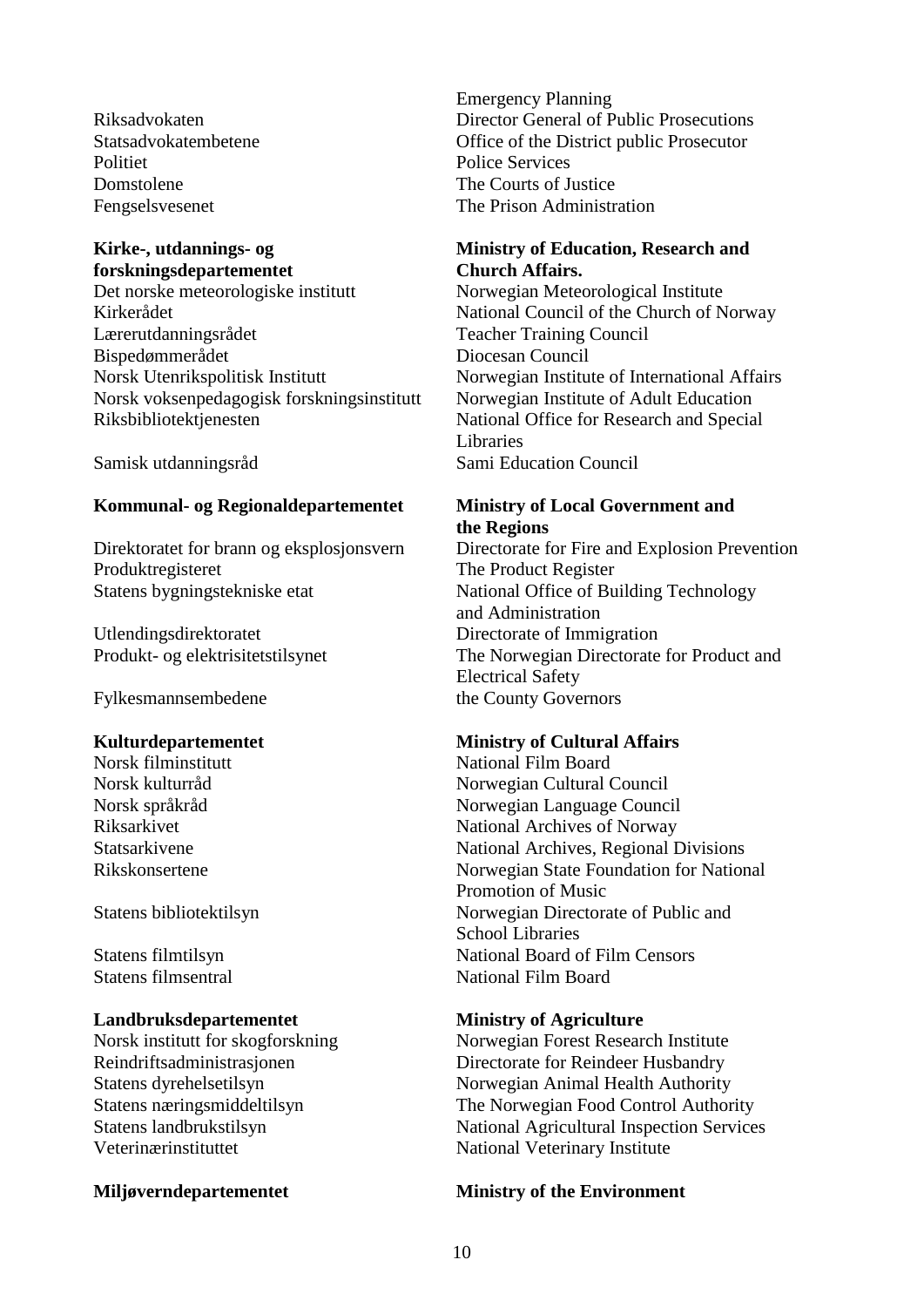Statens kartverk Norwegian Mapping Authority

# **Nærings- og handelsdepartementet Ministry of Trade and Industry**

Norges geologiske undersøkelse Geological Survey of Norway<br>Statens veiledningskontor for oppfinnere Norwegian Government Consultative Statens veiledningskontor for oppfinnere

Patentstyret (Styret for det industrielle rettsvern) Bergvesenet The Mining Service<br>
Sigfartsdirektoratet Norwegian Maritime Sjøfartsdirektoratet Norwegian Maritime Directorate<br>Skipsregistrene Norwegian International Ship Re

Rikshospitalet National Hospitalet<br>Radiumhospitalet Norwegian Radium

Statens institutt for alkohol- og narkotikaforskning

Sivilombudsmannen - Stortingets ombudsmann for forvaltningen Riksrevisjonen Office of the Auditor General **Høyesterett Supreme Court**

Direktoratet for naturforvaltning Directorate of Nature Management Norsk polarinstitutt Norwegian Polar Research Institute Riksantikvaren Directorate for Cultural Heritage<br>Statens forum Statens of State Pollution Control Authority State Pollution Control Authority

Justervesenet Norwegian Metrology and Accreditation Service Office for Inventors Norwegian Patent Office

Norwegian International Ship Register

# **Olje- og energidepartementet**<br> **Ministry of Petroleum and Energy**<br>
Norges vassdrags- og energidirektorat<br>
Norwegian Water Resources and Ene

Norwegian Water Resources and Energy Directorate Oljedirektoratet Norwegian Petroleum Directorate

#### **Samferdselsdepartementet Ministry of Transport and Communication**

Statens vegvesen Public Roads Administration Statens teleforvaltning Norwegian Telecommunication Authority

#### **Sosial- og helsedepartementet Ministry of Health and Social Affairs**

Statens institutt for folkehelse National Institute of Public Health Statens helsetilsyn Norwegian Board of Health<br>Rikshospitalet National Hospital Norwegian Radium Hospital Rikstrygdeverket National Insurance Administration<br>
Rusmiddeldirektoratet Directorate for the Prevention of Directorate for the Prevention of Alcohol and Drug Problems Statens helseundersøkelser National Health Screening Service National Institute for Alcohol and Drug Research Norwegian Medicines Control Authority Statens strålevern Norwegian Radiation Protection Authority Statens tobakksskaderåd National Council on Smoking and Health

#### **Utenriksdepartementet Ministry of Foreign Affairs**

#### **Stortinget The Storting (the Parliament)**

Stortinget's Ombudsman for Public Administration

.'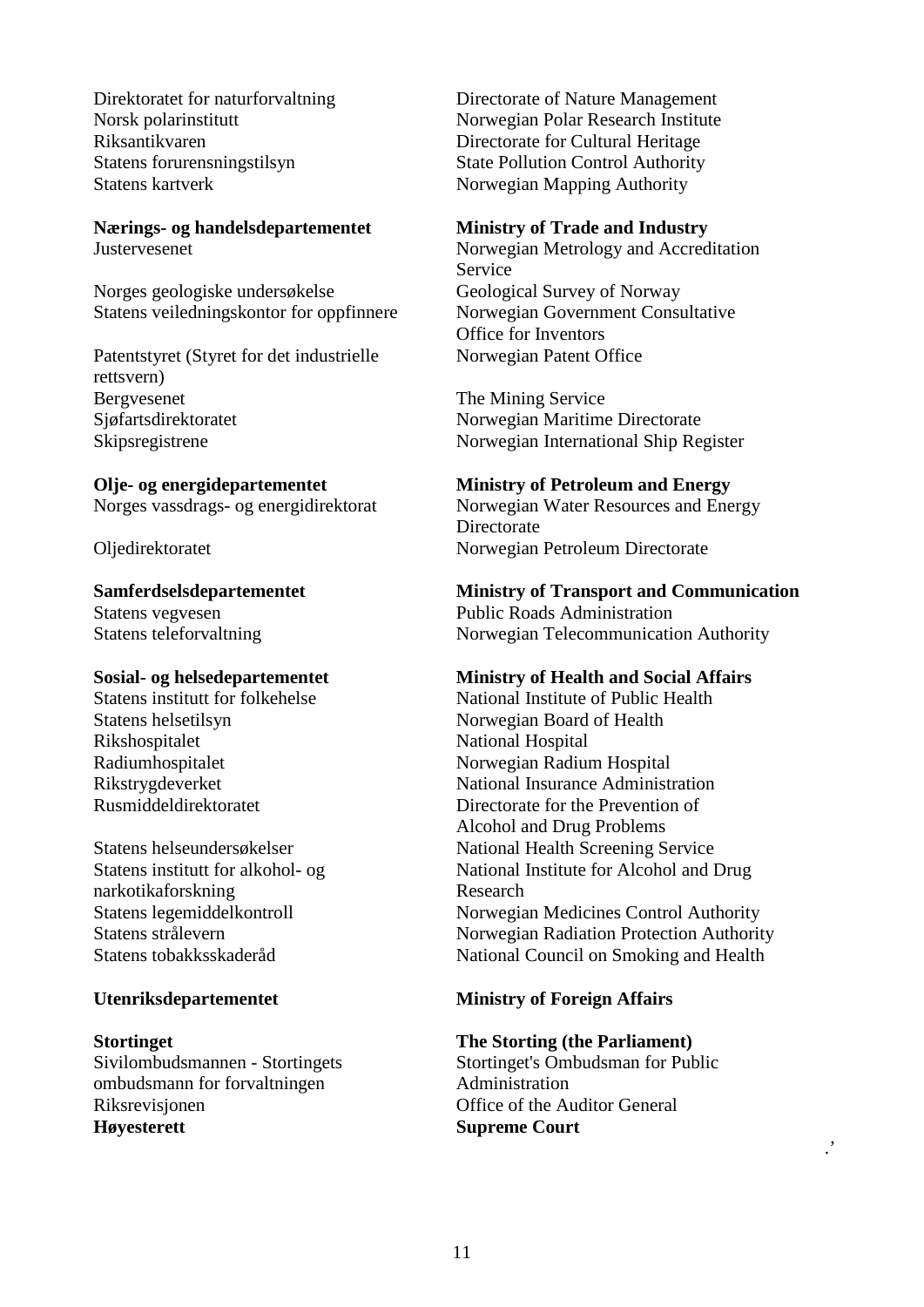Appendix 3 shall be deleted.

#### *Article 6*

In point 4 (Council Directive 93/38/EEC):

the following shall be added:

', as amended by:

- **194 N**: Act concerning the conditions of accession of the Republic of Austria, the Republic of Finland and the Kingdom of Sweden and the adjustments to the Treaties on which the European Union is founded (OJ C 241, 29.8.1994, p. 21 as adjusted by OJ L 1, 1.1.1995, p. 1).
- **398 L 0004**: Directive 98/4/EC of the European Parliament and of the Council of 16 February 1998 (OJ L 101, 1.4.1998, p. 1).',
- the text of adaptation (e) shall be deleted,
- the text of adaptation (q) shall be replaced by the following:

"Annexes I to X are supplemented by Appendices 3 to 12 to this Annex, respectively",

- the text of adaptation (p) shall be deleted,
- the following adaptation shall be added after adaptation (q):
	- '(r) in Article 1 of Directive 98/4/EC the word "Community" shall be replaced by the following "Community and the EFTA States which are signatory to the Agreement".'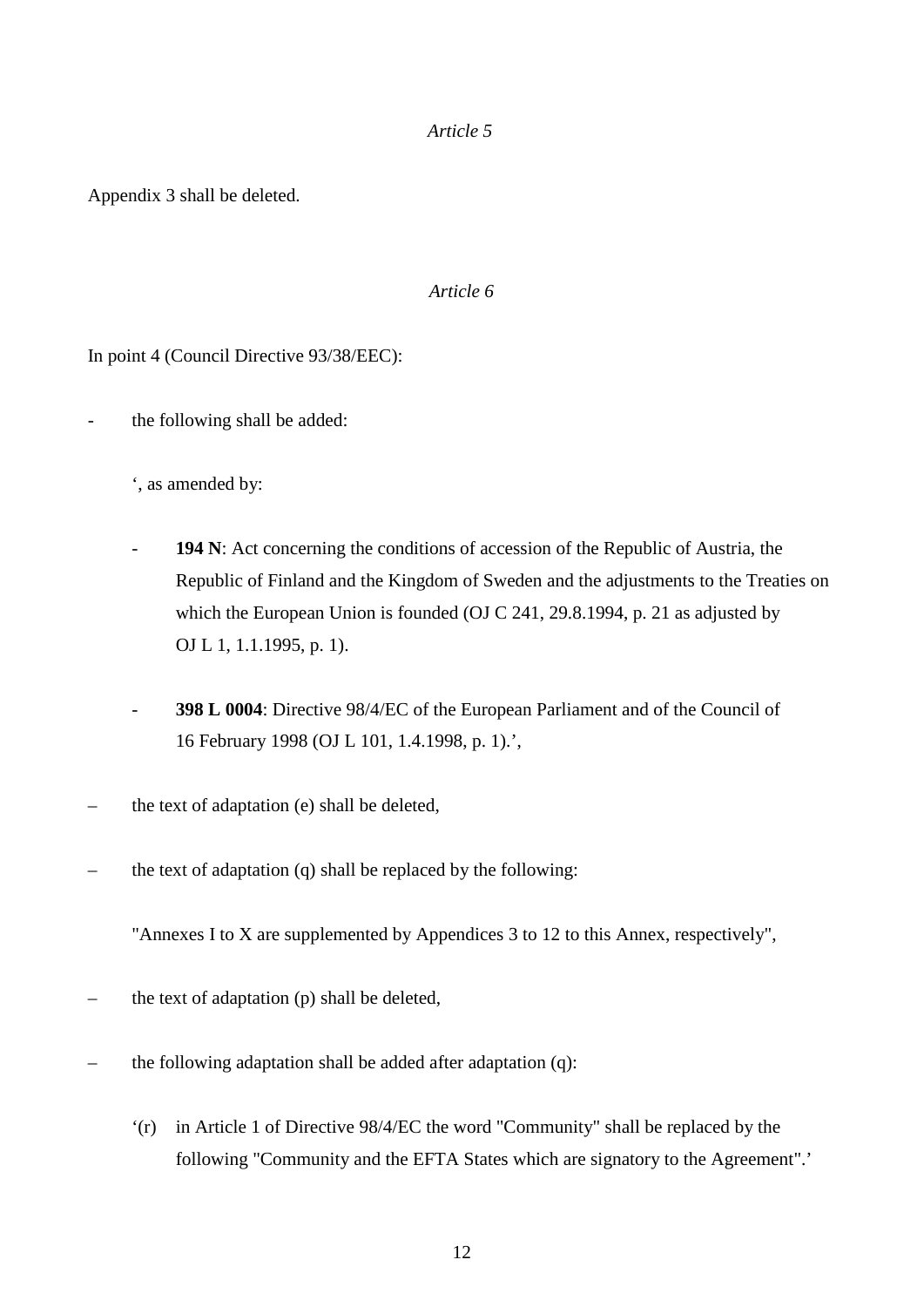### 1. Appendix 4 shall be replaced by the following:

### 'Appendix 3

#### PRODUCTION, TRANSPORT OR DISTRIBUTION OF DRINKING WATER

#### ICELAND

Entities producing or distributing water pursuant to *lög nr. 81/1991, um vatnsveitur sveitarfélaga*.

#### LIECHTENSTEIN

Gruppenwasserversorgung Liechtensteiner Oberland. Wasserversorgung Liechtensteiner Unterland.

#### NORWAY

Entities producing or distributing water pursuant to Forskrift om drikkevann og vannforsyning (FOR 1995-01-01 Nr 68).'

2. Appendix 5 shall be replaced by the following:

'Appendix 4

#### PRODUCTION, TRANSPORT OR DISTRIBUTION OF ELECTRICITY

#### ICELAND

Landsvirkjun (The National Power Company), *lög nr. 42/1983*.

Rafmagnsveitur ríkisins (The State Electric Power Works), *orkulög nr. 58/1967.*

Rafmagnsveita Reykjavíkur (Reykjavík Municipal Electric Works).

Hitaveita Reykjavíkur (Reykjavík Municipal District Heating), *lög nr. 38/1940.* 

Hitaveita Suðurnesja (Suðurnes Regional Heating), *lög nr. 100/1974.* 

Orkubú Vestfjarða (Vestfjord Power Company), *lög nr. 66/1976.* 

Other entities producing, transporting or distributing electricity pursuant to *orkulög nr. 58/1967.*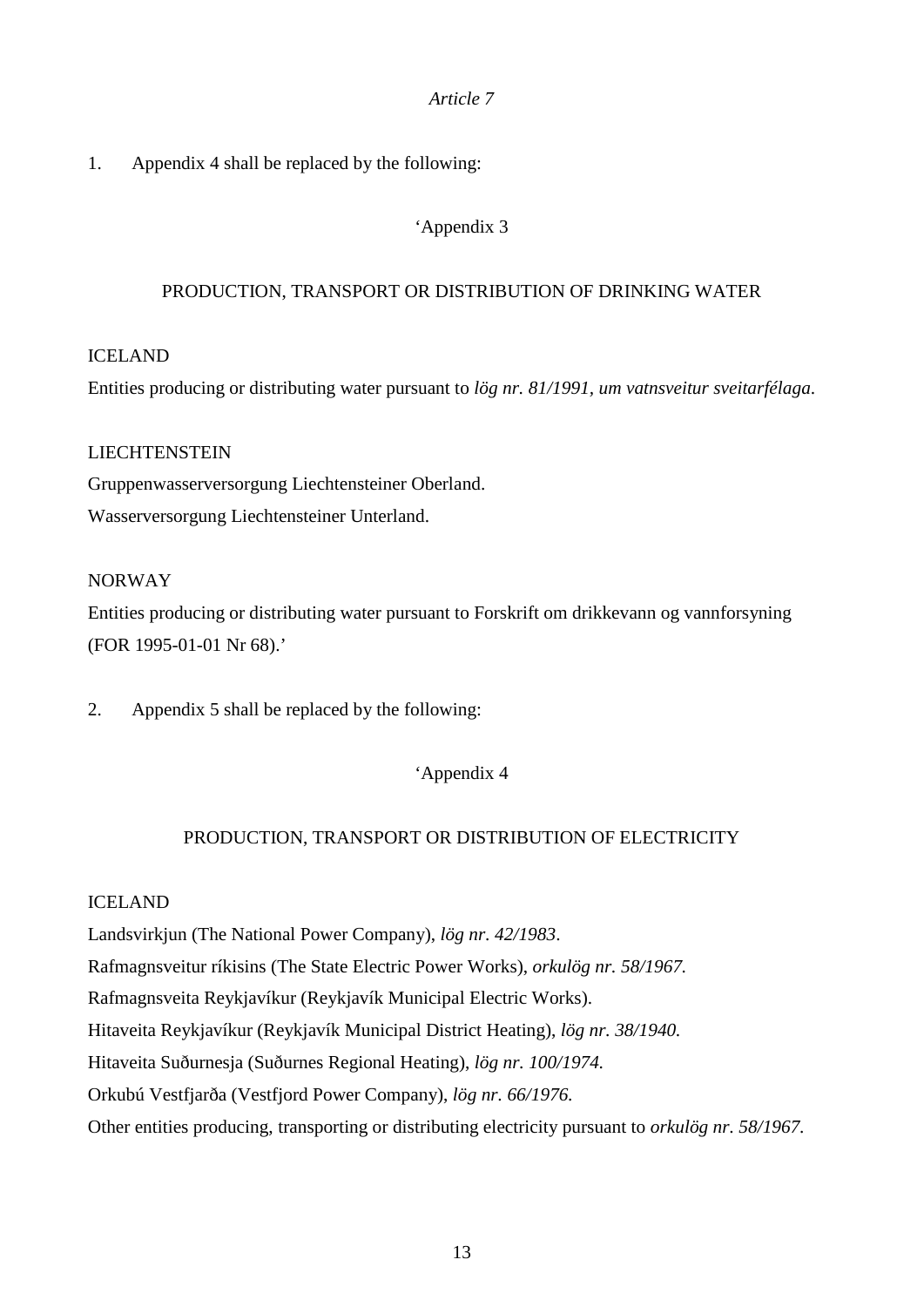#### LIECHTENSTEIN

Liechtensteinische Kraftwerke.

#### NORWAY

Entities producing, transporting or distributing electricity pursuant *to lov om bygging og drift av elektriske anlegg (LOV 1969-06-19 65), Lov om erverv av vannfall, bergverk og annen fast eiendom m.v., kap. I, jf. kap.V (LOV 1917-12-14 16, kap. I)*, or *Vassdragsreguleringsloven (LOV 1917-12-14 17)* or *Energiloven (LOV 1990-06-29 50).'*

3. Appendix 6 shall be replaced by the following:

'Appendix 5

#### TRANSPORT OR DISTRIBUTION OF GAS OR HEAT

#### ICELAND

Hitaveita Reykjavíkur, *lög nr. 38/1940*. Hitaveita Suðurnesja (Suðurnes Regional Heating), *lög nr. 100/1974.* Other entities transporting or distributing heat pursuant to *orkulög nr. 58/1967.*

#### LIECHTENSTEIN

Liechtensteinische Gasversorgung.

#### NORWAY

Entities transporting or distributing heat pursuant to *Lov om produksjon, omforming, overføring, omsetning og fordeling av energi m.m (LOV 1990-06-29 50) (Energiloven).*'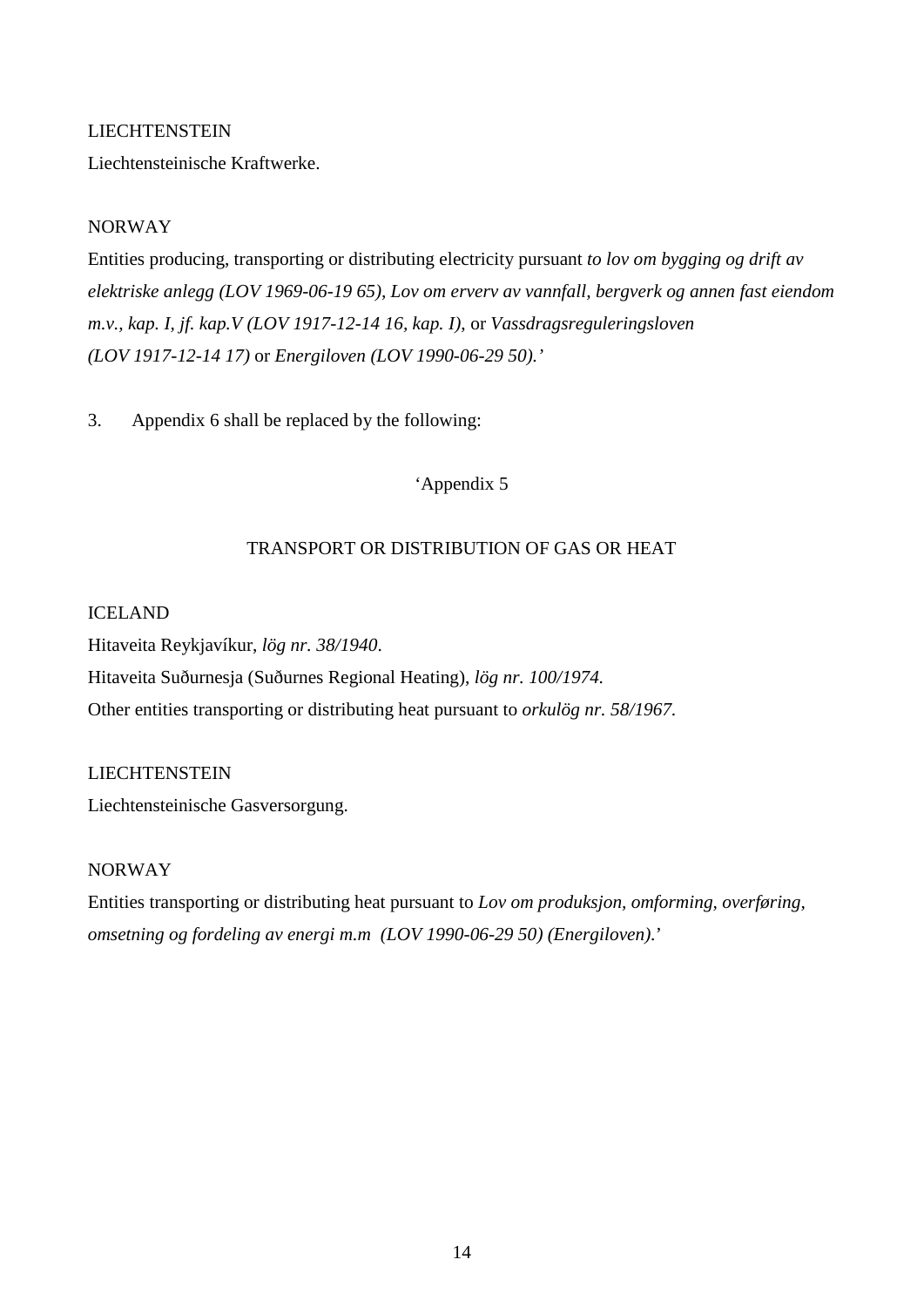4. Appendix 7 shall be replaced by the following:

#### 'Appendix 6

### EXPLORATION FOR AND EXTRACTION OF OIL AND GAS

#### ICELAND

#### LIECHTENSTEIN

-

-

### NORWAY

Contracting entities covered by *Lov om petroleumsvirksomhet (LOV 1996-11-29 72)* (Petroleum Act) and regulations pursuant to the Petroleum Act or by *Lov om undersøkelse etter og utvinning av petroleum i grunnen under norsk landområde (LOV 1973-05-04 21)*.'

5. Appendix 8 shall be replaced by the following:

### 'Appendix 7

### EXPLORATION FOR AND EXTRACTION OF COAL OR OTHER SOLID FUELS

ICELAND

–

#### LIECHTENSTEIN

 $\overline{a}$ 

### NORWAY

 $-$ '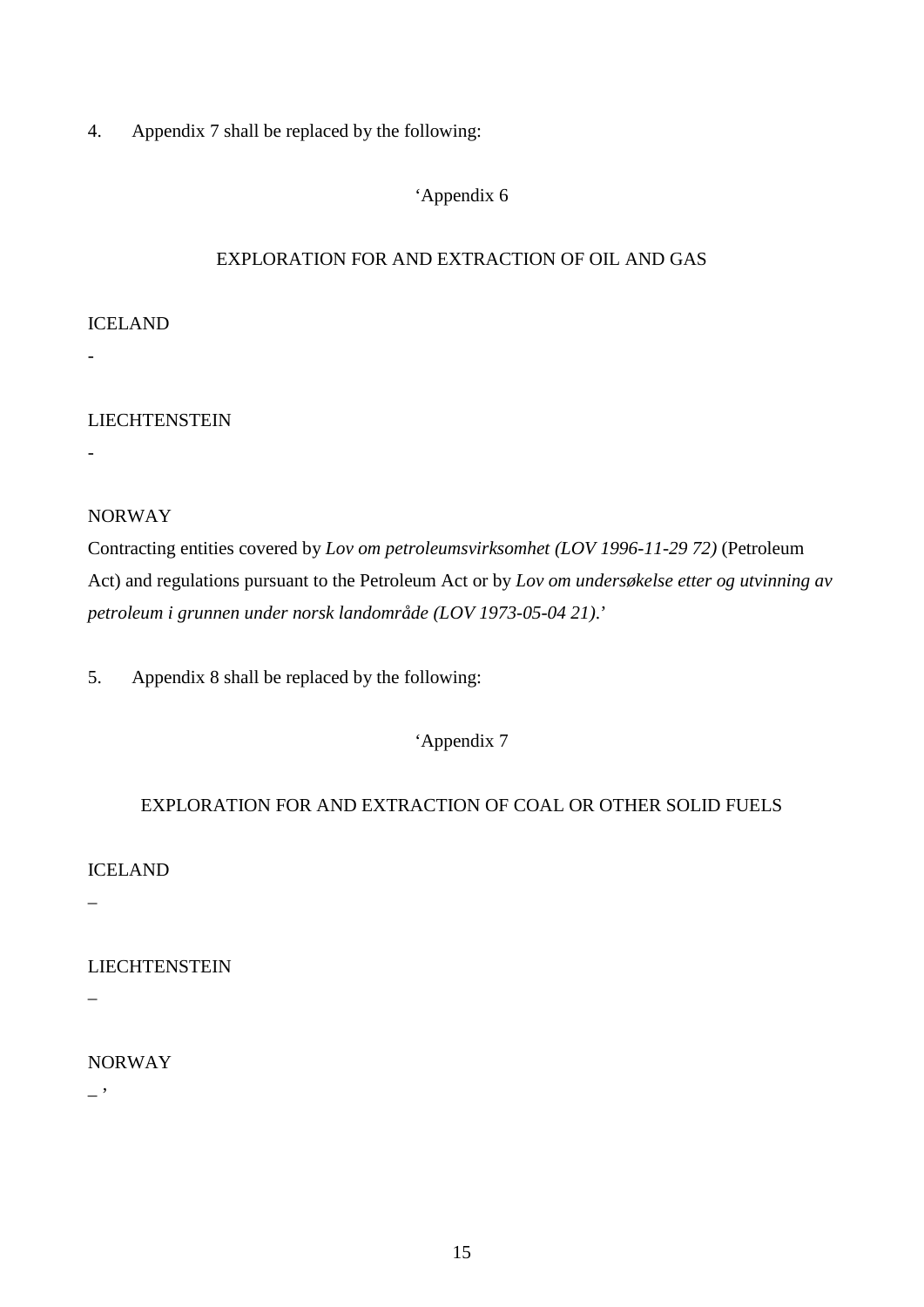6. Appendix 9 shall be replaced by the following:

### 'Appendix 8

### CONTRACTING ENTITIES IN THE FIELD OF RAILWAY SERVICES

#### ICELAND

–

### LIECHTENSTEIN

–

#### NORWAY

*Norges Statsbaner (NSB)* and entities operating pursuant to *Lov om anlegg og drift av jernbane, herunder sporvei, tunnelbane og forstadsbane m.m (LOV 1993-06-11 100)* (Jernbaneloven).'

7. Appendix 10 shall be replaced by the following:

'Appendix 9

## CONTRACTING ENTITIES IN THE FIELD OF URBAN RAILWAY, TRAMWAY, TROLLEY BUS OR BUS SERVICES

#### ICELAND

Strætisvagnar Reykjavíkur (The Reykjavík Municipal Bus Service).

Almenningsvagnar bs.

Other Municipal bus services.

Land transporting entities operating pursuant to *Art. 2, subparagraph 1* of *lög nr. 58/1987, um skipulag á fólksfutningum með langferðarbifreiðum.*

#### LIECHTENSTEIN

Liechtensteinische Post-, Telefon- und Telegrafenbetriebe (PTT).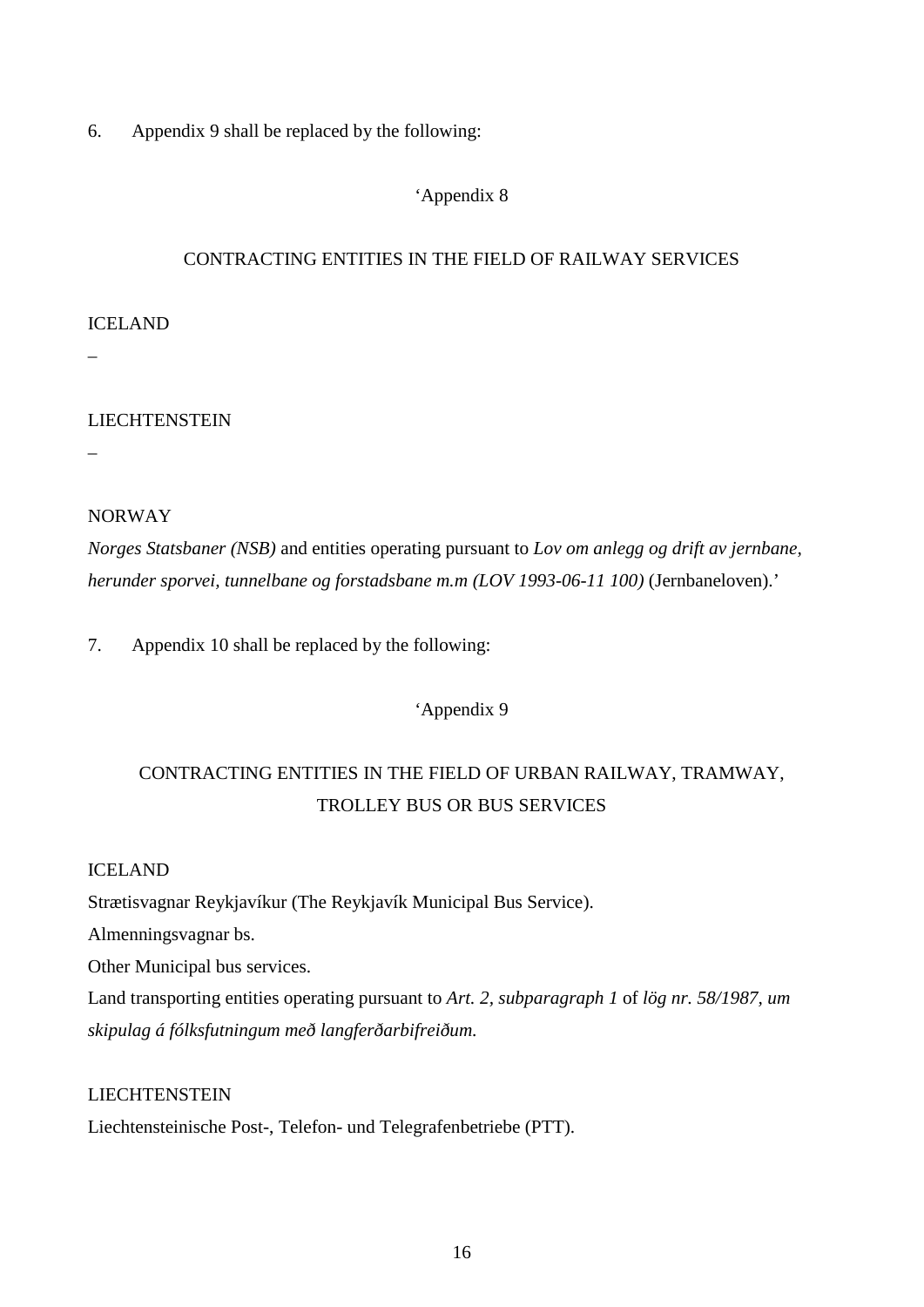#### NORWAY

*NSB BA* and land transport entities operating pursuant to *Lov om anlegg og drift av jernbane, herunder sporvei, tunnelbane og forstadsbane m.m (LOV 1993-06-11 100)* (Jernbaneloven).'

8. Appendix 11 shall be replaced by the following:

'Appendix 10

#### CONTRACTING ENTITIES IN THE FIELD OF AIRPORT FACILITIES

## ICELAND Flugmálastjórn (Directorate of Civil Aviation)

**LIECHTENSTEIN** 

–

### NORWAY

Entities providing airport facilities pursuant to *Luftfartsloven (LOV 1993-06-11 101)*.'

9. Appendix 12 shall be replaced by the following:

'Appendix 11

## CONTRACTING ENTITIES IN THE FIELD OF MARITIME OR INLAND PORT OR OTHER TERMINAL FACILITIES

ICELAND

Siglingastofnun, (Icelandic Maritime Administration). Other entities operating pursuant to *Hafnalög nr. 23/1994.*

### LIECHTENSTEIN

–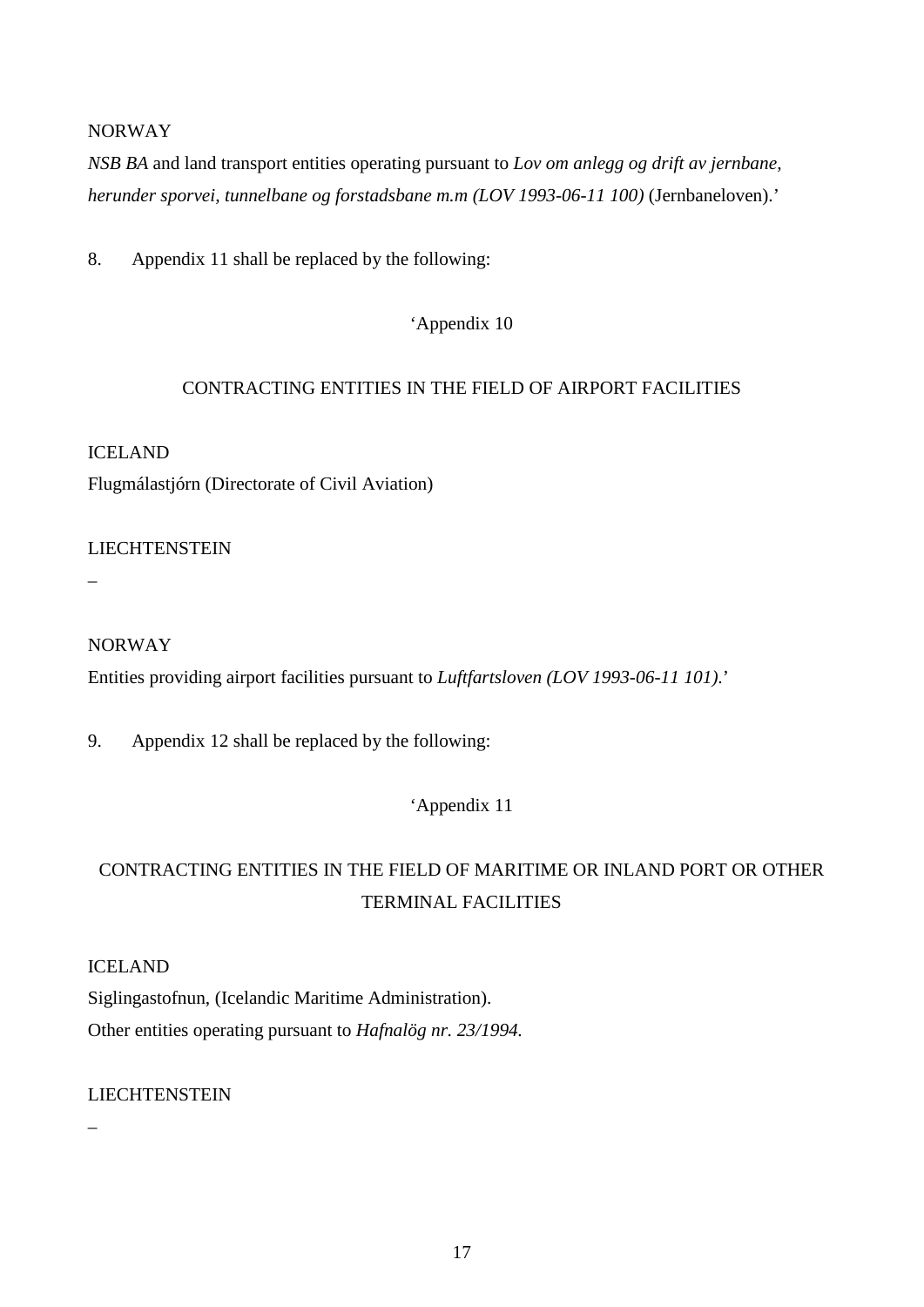#### NORWAY

*Norges Statsbaner (NSB)* (Railway terminals). Entities operating pursuant to *Havneloven (LOV 1984-06-08 51)*.'

10. Appendix 13 shall be replaced by the following:

### 'Appendix 12

## OPERATION OF TELECOMMUNICATIONS NETWORKS OR PROVISION OF TELECOMMUNICATIONS SERVICES

#### ICELAND

Landssími Íslands hf (Icelandic Telecom Ltd).

#### LIECHTENSTEIN

*Liechtensteinische Post-, Telefon- und Telegrafenbetriebe (PTT)*.

#### NORWAY

Entities operating pursuant to *Lov om telekommunikasjon (LOV 1995-06-23 39)*.'

### *Article 8*

In point 5a (Council Directive 92/13/EEC):

- the following shall be added:

', as amended by:

- **194 N**: Act concerning the conditions of accession of the Republic of Austria, the Republic of Finland and the Kingdom of Sweden and the adjustments to the Treaties on which the European Union is founded (OJ C 241, 29.8.1994, p. 21 as adjusted by OJ L 1, 1.1.1995, p. 1).',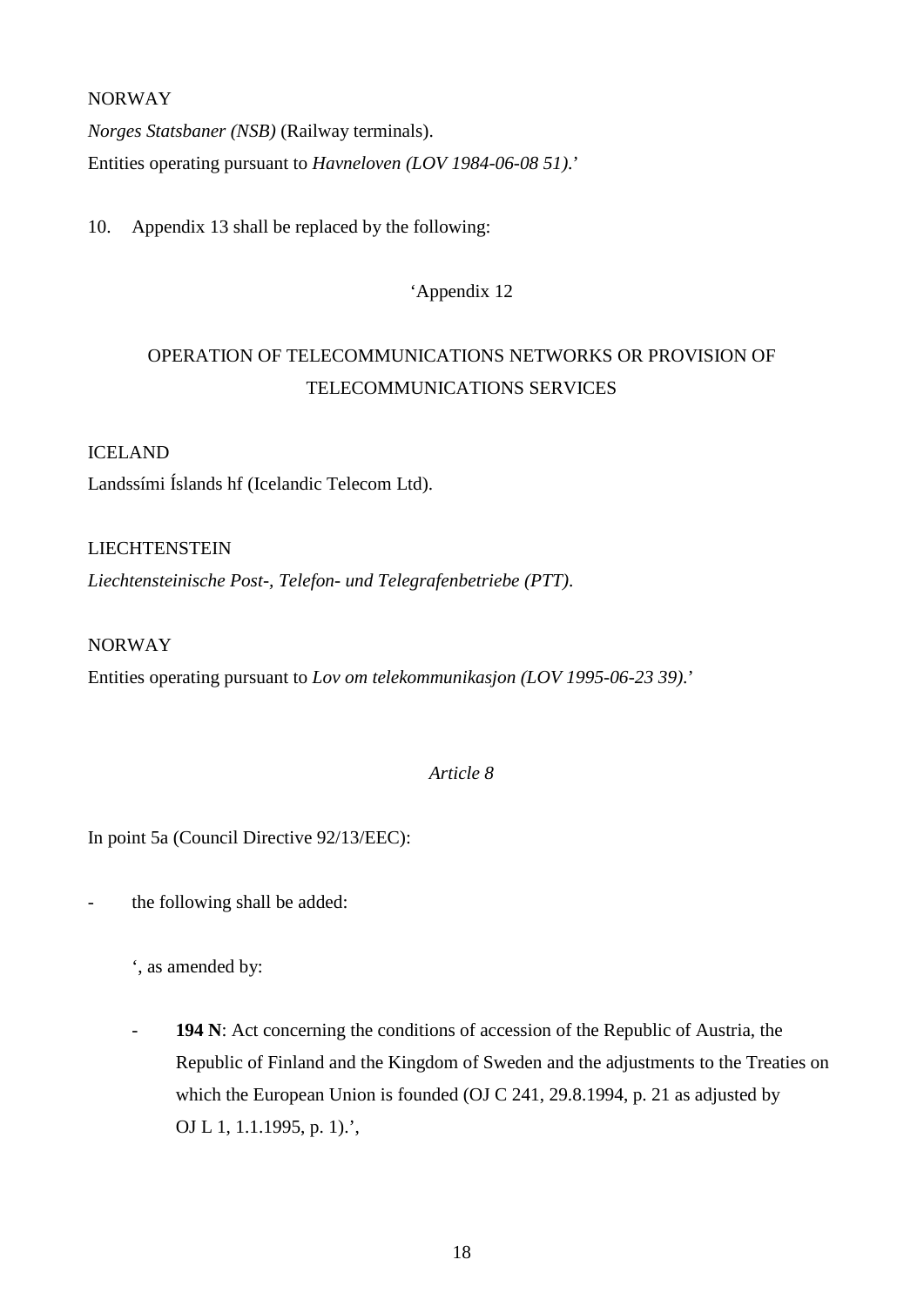- the text of adaptation (d) shall be replaced by the following:

'the Annex to the Directive is supplemented by Appendix 13 to this Annex'.

#### *Article 9*

Appendix 14 shall be replaced by the following:

### 'Appendix 13

# NATIONAL AUTHORITIES TO WHICH REQUESTS FOR APPLICATION OF THE CONCILIATION PROCEDURE REFERRED TO IN ARTICLE 9 OF COUNCIL DIRECTIVE 92/13/EEC MAY BE ADDRESSED

### ICELAND

Fjármálaráðuneytið (Ministry of Finance).

LIECHTENSTEIN Amt für Volkswirtschaft (Office for National Economy).

NORWAY Nærings- og handelsdepartementet (Ministry of Trade and Industry).'

*Article 10*

In point 5b (Council Directive 92/50/EEC):

the following shall be added:

', as amended by:

194 N: Act concerning the conditions of accession of the Republic of Austria, the